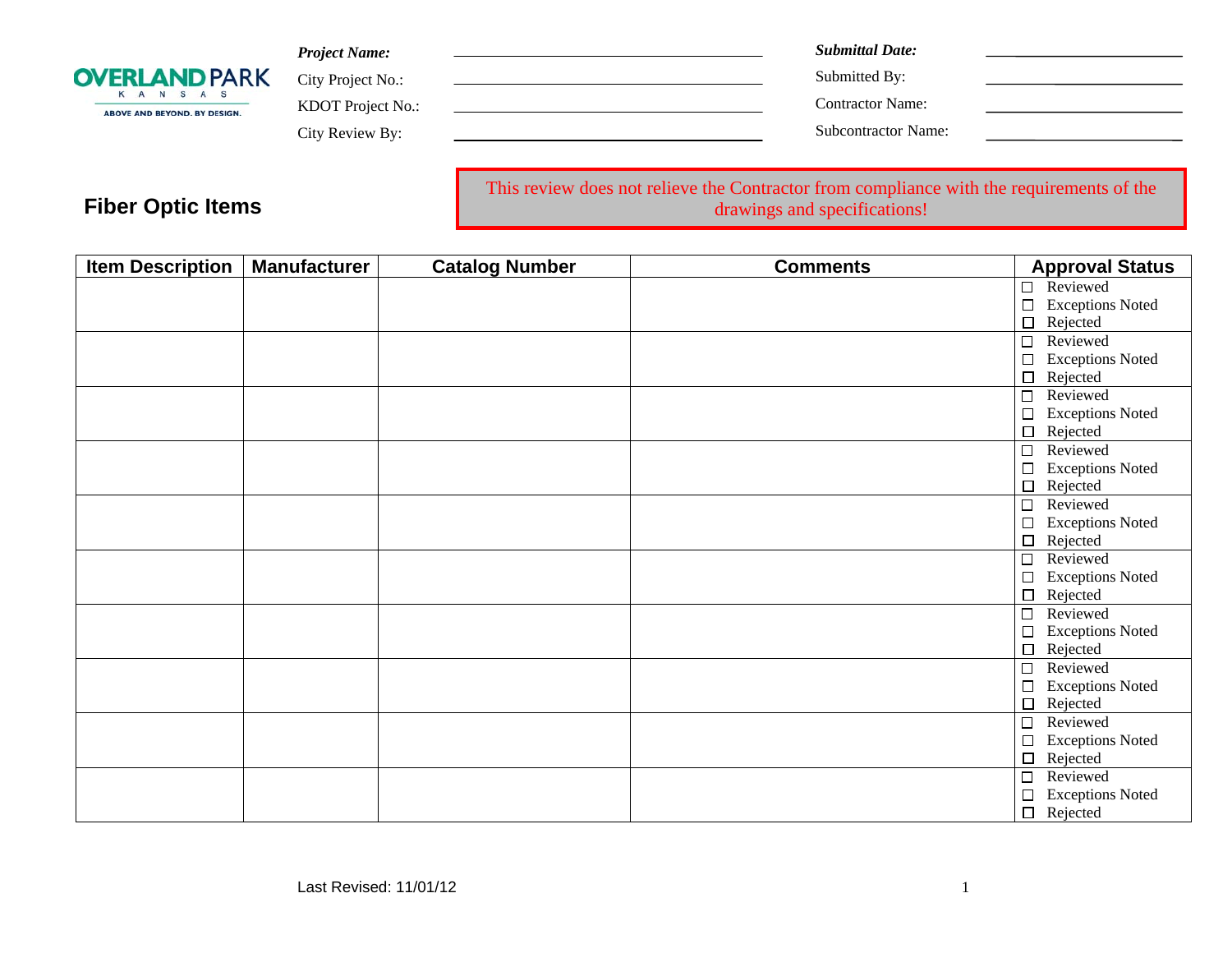| <b>Item Description</b> | <b>Manufacturer</b> | <b>Catalog Number</b> | <b>Comments</b> | <b>Approval Status</b>            |
|-------------------------|---------------------|-----------------------|-----------------|-----------------------------------|
|                         |                     |                       |                 | Reviewed<br>$\Box$                |
|                         |                     |                       |                 | <b>Exceptions Noted</b><br>$\Box$ |
|                         |                     |                       |                 | Rejected<br>$\Box$                |
|                         |                     |                       |                 | Reviewed<br>$\Box$                |
|                         |                     |                       |                 | $\Box$<br><b>Exceptions Noted</b> |
|                         |                     |                       |                 | $\Box$<br>Rejected                |
|                         |                     |                       |                 | Reviewed<br>$\Box$                |
|                         |                     |                       |                 | <b>Exceptions Noted</b><br>$\Box$ |
|                         |                     |                       |                 | Rejected<br>$\Box$                |
|                         |                     |                       |                 | $\Box$<br>Reviewed                |
|                         |                     |                       |                 | $\Box$<br><b>Exceptions Noted</b> |
|                         |                     |                       |                 | $\Box$<br>Rejected                |
|                         |                     |                       |                 | Reviewed<br>$\Box$                |
|                         |                     |                       |                 | <b>Exceptions Noted</b><br>$\Box$ |
|                         |                     |                       |                 | Rejected<br>$\Box$                |
|                         |                     |                       |                 | Reviewed<br>$\Box$                |
|                         |                     |                       |                 | $\Box$<br><b>Exceptions Noted</b> |
|                         |                     |                       |                 | Rejected<br>$\Box$                |
|                         |                     |                       |                 | Reviewed<br>$\Box$                |
|                         |                     |                       |                 | <b>Exceptions Noted</b><br>$\Box$ |
|                         |                     |                       |                 | Rejected<br>$\Box$                |
|                         |                     |                       |                 | $\Box$<br>Reviewed                |
|                         |                     |                       |                 | $\Box$<br><b>Exceptions Noted</b> |
|                         |                     |                       |                 | Rejected<br>$\Box$                |
|                         |                     |                       |                 | Reviewed<br>$\Box$                |
|                         |                     |                       |                 | <b>Exceptions Noted</b><br>$\Box$ |
|                         |                     |                       |                 | $\Box$<br>Rejected                |
|                         |                     |                       |                 | $\Box$<br>Reviewed                |
|                         |                     |                       |                 | <b>Exceptions Noted</b><br>$\Box$ |
|                         |                     |                       |                 | Rejected<br>$\Box$                |
|                         |                     |                       |                 | $\Box$<br>Reviewed                |
|                         |                     |                       |                 | <b>Exceptions Noted</b><br>$\Box$ |
|                         |                     |                       |                 | $\Box$<br>Rejected                |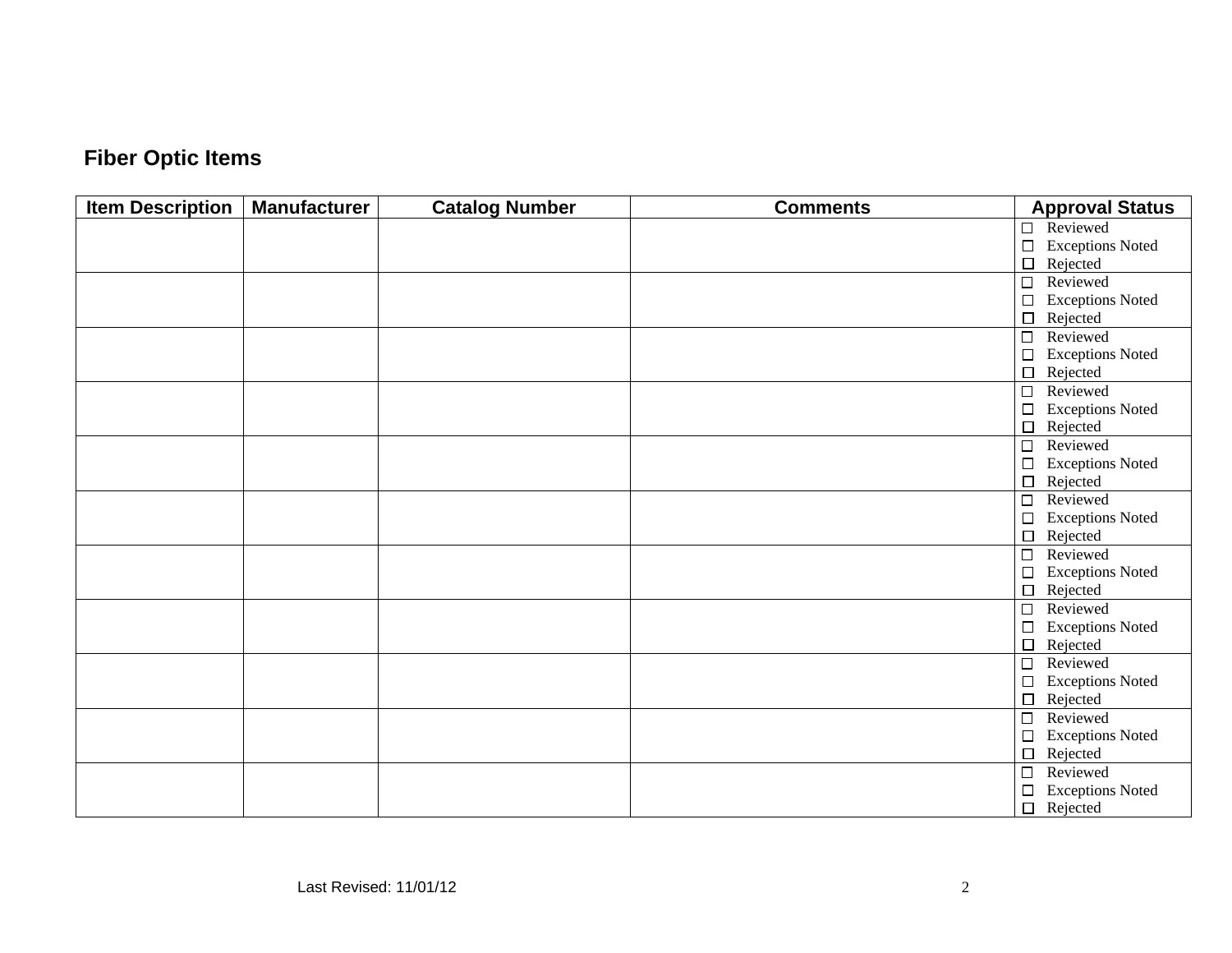| <b>Item Description</b> | <b>Manufacturer</b> | <b>Catalog Number</b> | <b>Comments</b> | <b>Approval Status</b>            |
|-------------------------|---------------------|-----------------------|-----------------|-----------------------------------|
|                         |                     |                       |                 | Reviewed<br>$\Box$                |
|                         |                     |                       |                 | $\Box$<br><b>Exceptions Noted</b> |
|                         |                     |                       |                 | $\Box$<br>Rejected                |
|                         |                     |                       |                 | $\overline{\square}$<br>Reviewed  |
|                         |                     |                       |                 | $\Box$<br><b>Exceptions Noted</b> |
|                         |                     |                       |                 | $\Box$<br>Rejected                |
|                         |                     |                       |                 | Reviewed<br>$\Box$                |
|                         |                     |                       |                 | <b>Exceptions Noted</b><br>$\Box$ |
|                         |                     |                       |                 | $\Box$<br>Rejected                |
|                         |                     |                       |                 | $\overline{\square}$<br>Reviewed  |
|                         |                     |                       |                 | $\Box$<br><b>Exceptions Noted</b> |
|                         |                     |                       |                 | $\Box$<br>Rejected                |
|                         |                     |                       |                 | $\Box$<br>Reviewed                |
|                         |                     |                       |                 | <b>Exceptions Noted</b><br>$\Box$ |
|                         |                     |                       |                 | $\Box$<br>Rejected                |
|                         |                     |                       |                 | $\overline{\square}$<br>Reviewed  |
|                         |                     |                       |                 | $\Box$<br><b>Exceptions Noted</b> |
|                         |                     |                       |                 | Rejected<br>$\Box$                |
|                         |                     |                       |                 | Reviewed<br>$\Box$                |
|                         |                     |                       |                 | <b>Exceptions Noted</b><br>$\Box$ |
|                         |                     |                       |                 | $\Box$<br>Rejected                |
|                         |                     |                       |                 | $\Box$<br>Reviewed                |
|                         |                     |                       |                 | <b>Exceptions Noted</b><br>$\Box$ |
|                         |                     |                       |                 | $\Box$<br>Rejected                |
|                         |                     |                       |                 | Reviewed<br>$\Box$                |
|                         |                     |                       |                 | <b>Exceptions Noted</b><br>$\Box$ |
|                         |                     |                       |                 | $\Box$<br>Rejected                |
|                         |                     |                       |                 | Reviewed<br>$\Box$                |
|                         |                     |                       |                 | <b>Exceptions Noted</b><br>$\Box$ |
|                         |                     |                       |                 | $\Box$<br>Rejected                |
|                         |                     |                       |                 | Reviewed<br>$\Box$                |
|                         |                     |                       |                 | <b>Exceptions Noted</b><br>$\Box$ |
|                         |                     |                       |                 | $\Box$<br>Rejected                |